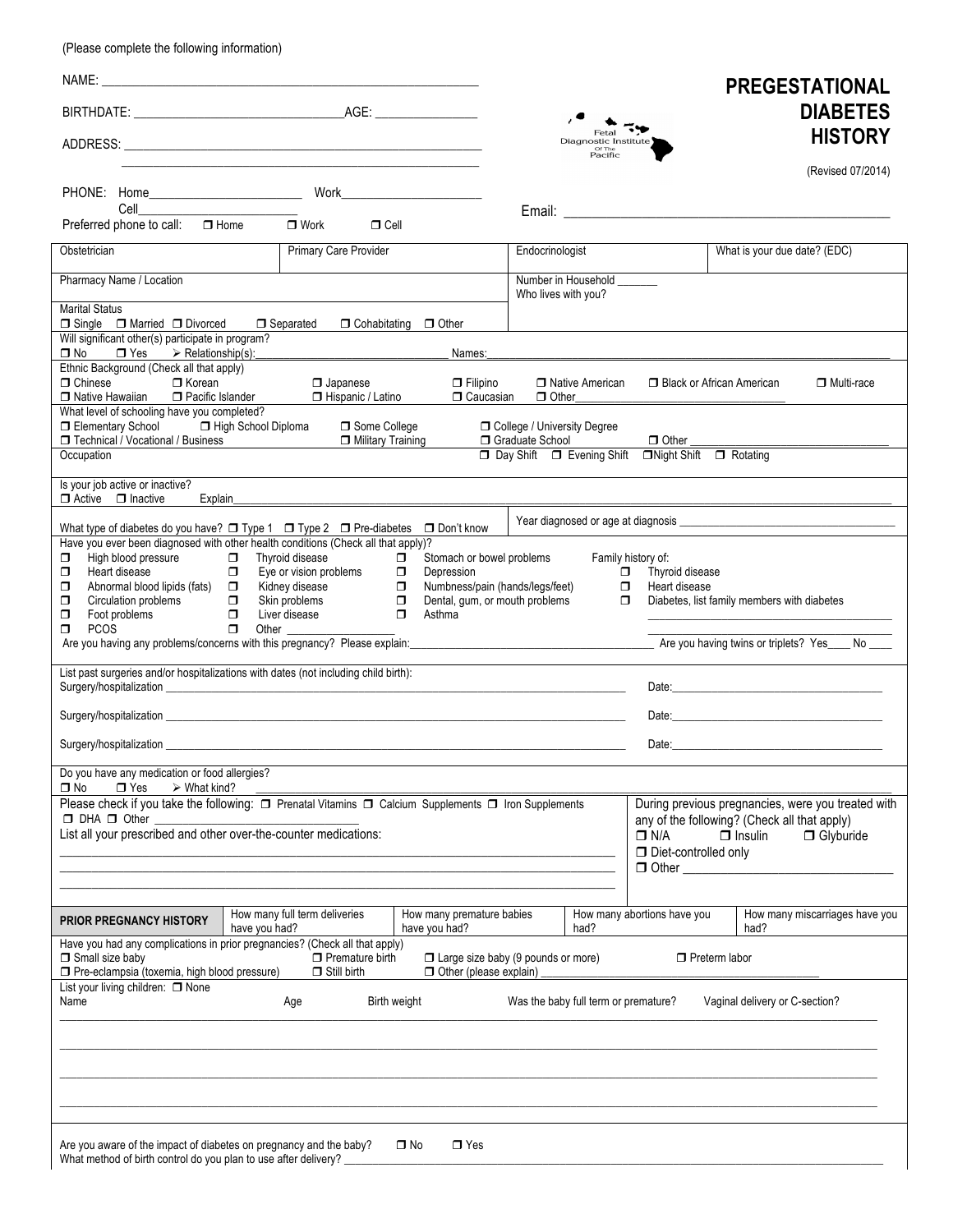| (Please fill-in name, birthdate, and age) | <b>NUTRITION AND</b><br><b>LIFESTYLE</b><br>Fetal           |
|-------------------------------------------|-------------------------------------------------------------|
| NAME:                                     | Diagnostic Institute<br>Of The<br>Pacific<br><b>HISTORY</b> |
| AGE:<br>BIRTHDATE:                        | <b>Pregestational</b><br>Page 3                             |
|                                           |                                                             |

| Do you have a meal plan for diabetes? $\Box$ No $\Box$ Yes<br>If yes, what? (Check | $\Box$ Yes<br>Do you do your own food shopping?<br>∩ No       |
|------------------------------------------------------------------------------------|---------------------------------------------------------------|
| all that apply)                                                                    | Do you cook your own meals?<br>$\Box$ Yes<br>∩ No             |
| $\Box$ Calorie counting $\Box$ Exchange lists $\Box$ Food pyramid/healthy choices  | How often do you eat out?<br>$\Box$ Once/week<br>$\Box$ Never |
| $\Box$ Low carbohydrate $\Box$ Carbohydrate counting $\Box$ No added sugar         | $\Box$ 2 to 4 x/week<br>$\Box$ More than 4x/week              |
| $\Box$ Other                                                                       | $\Box$ Other                                                  |
| How often do you use this meal plan?<br>$\Box$ Seldom<br>$\Box$ Never              | Do you read and use nutrition food labels as a dietary guide? |
| □ Sometimes<br>□ Always<br>$\Box$ Usually                                          | ∩ No<br>$\blacksquare$ Yes                                    |

Typical Day Schedule: Please fill in the times of your meals and snacks. Give an example of the type and amount of food and drink you have for meals and snacks.

|                                                                                                                                          | <b>TIME</b><br>TYPICAL MEALS - Example of 1 typical day and include amounts |                                                                                        |                                                                                                                        |  |  |
|------------------------------------------------------------------------------------------------------------------------------------------|-----------------------------------------------------------------------------|----------------------------------------------------------------------------------------|------------------------------------------------------------------------------------------------------------------------|--|--|
| I get up at                                                                                                                              |                                                                             |                                                                                        |                                                                                                                        |  |  |
| <b>Breakfast</b>                                                                                                                         |                                                                             |                                                                                        |                                                                                                                        |  |  |
| Morning snack                                                                                                                            |                                                                             |                                                                                        |                                                                                                                        |  |  |
| Lunch                                                                                                                                    |                                                                             |                                                                                        |                                                                                                                        |  |  |
| Afternoon snack                                                                                                                          |                                                                             |                                                                                        |                                                                                                                        |  |  |
| Dinner                                                                                                                                   |                                                                             |                                                                                        |                                                                                                                        |  |  |
| Evening/bedtime snack                                                                                                                    |                                                                             |                                                                                        |                                                                                                                        |  |  |
| I go to bed at                                                                                                                           |                                                                             |                                                                                        |                                                                                                                        |  |  |
| Do you exercise?<br>$\Box$ No<br>$\Box$ Other                                                                                            | $\Box$ Yes<br>$\Box$ Walking<br>$\Box$ Biking                               | If yes, what types?<br>$\Box$ Swimming<br>$\Box$ Active jog                            | $\Box$ Sports<br>Aerobic machine                                                                                       |  |  |
| How many times per week do you exercise?<br>$\Box$ 1 – 2                                                                                 | $\Box$ 5 - 6<br>$\Box$ 3 – 4                                                | $\Box$ more than 6                                                                     | For how many minutes per time?<br>$\Box$ 0<br>$\Box$ 1 – 10<br>$\Box$ 11 – 15<br>$\Box$ 16 - 30<br>$\Box$ more than 30 |  |  |
| □ 0                                                                                                                                      |                                                                             | Have you been advised by a physician to limit your exercise during pregnancy?          | If yes, please explain __<br>$\Box$ No<br>$\Box$ Yes                                                                   |  |  |
|                                                                                                                                          |                                                                             | When not at work, how many hours a day are you inactive? (TV, computer, reading, etc.) |                                                                                                                        |  |  |
| What is your height?                                                                                                                     |                                                                             | What was your weight before this pregnancy?                                            | Do you have a weight gain goal for pregnancy? [ No<br>$\Box$ Yes                                                       |  |  |
|                                                                                                                                          | What is your current weight?                                                |                                                                                        | pounds                                                                                                                 |  |  |
| Did you lose weight during this pregnancy? □ No<br>$\Box$ Yes<br>Is weight gain a concern to you?<br>$\Box$ No<br>$\Box$ Yes             |                                                                             |                                                                                        |                                                                                                                        |  |  |
| Do you have any problems with nausea or vomiting? □ No<br>$\Box$ Yes                                                                     |                                                                             |                                                                                        |                                                                                                                        |  |  |
| Do you have any other nutrition concerns? $\Box$ No<br>$\Box$ Yes<br>If yes, please explain _                                            |                                                                             |                                                                                        |                                                                                                                        |  |  |
| Do you use alcohol? □ No<br>If yes, typical amount and times per week<br>$\Box$ Yes                                                      |                                                                             |                                                                                        |                                                                                                                        |  |  |
| Former tobacco user?<br>$\Box$ No<br>$\Box$ Yes<br>$\Box$ Quit<br>Do you use tobacco? □ No<br>$\Box$ Yes<br>If yes, amount<br>Quit date: |                                                                             |                                                                                        |                                                                                                                        |  |  |
| Do you use street drugs? □ No                                                                                                            | $\Box$ Yes                                                                  | If yes, type                                                                           |                                                                                                                        |  |  |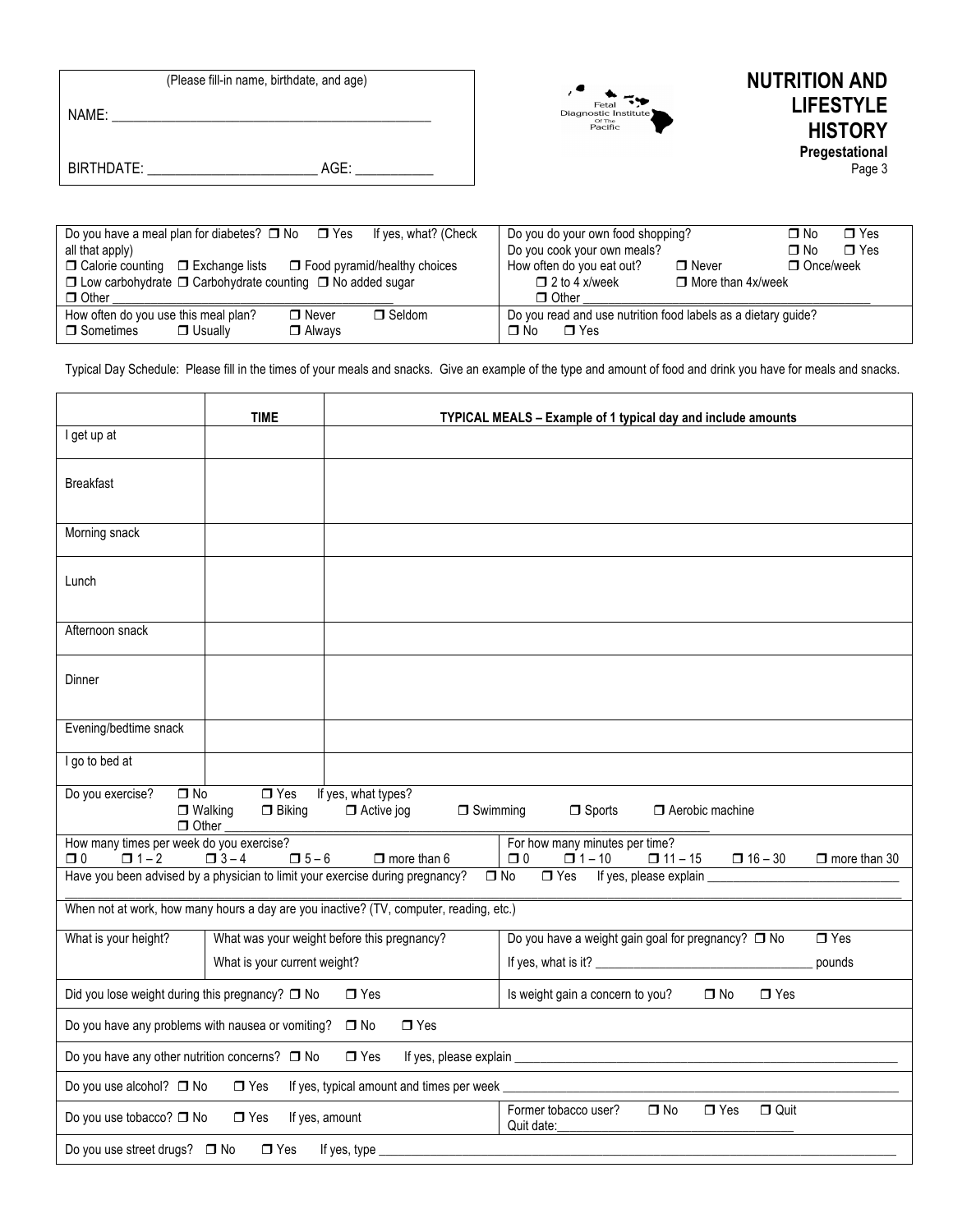| (Please fill-in name, birthdate, and age) |  |  |  |  |  |
|-------------------------------------------|--|--|--|--|--|
| NAME:                                     |  |  |  |  |  |
|                                           |  |  |  |  |  |
|                                           |  |  |  |  |  |
| BIRTHDATE:<br>AGE:                        |  |  |  |  |  |



## **DIABETES MANAGEMENT HISTORY Pregestational** Page 2

| Do you check your blood glucose now?<br>$\Box$ No<br>$\Box$ Yes<br>If yes, how often do you check?<br>□ Once/day<br>$\Box$ 2 x/day<br>$\Box$ 3 or more x/day<br>$\Box$ 1 or more x/week<br>$\Box$ occasionally                                                                                                                                                                                                            | When do you check your blood glucose? (Check all that apply)<br>_mg/dl<br>□ Before meals Usual result ______________________________<br>mg/dl<br>_mg/dl<br>ma/dl |  |  |  |
|---------------------------------------------------------------------------------------------------------------------------------------------------------------------------------------------------------------------------------------------------------------------------------------------------------------------------------------------------------------------------------------------------------------------------|------------------------------------------------------------------------------------------------------------------------------------------------------------------|--|--|--|
| What meter(s) do you use? (List all if you have more than 1)                                                                                                                                                                                                                                                                                                                                                              | What is your target blood glucose range for the following? $\Box$ I don't know<br>mg/dl                                                                          |  |  |  |
| Do you use a meter that checks your blood ketone levels? $\Box$ No $\Box$ Yes                                                                                                                                                                                                                                                                                                                                             | After meals may be a series of the matter of the matter of the matter of the matter of the matter of the matter                                                  |  |  |  |
| In the last month, how often have you had a low blood sugar reaction<br>$\Box$ Never $\Box$ Once $\Box$ One or more/week<br>(hypoglycemia)?                                                                                                                                                                                                                                                                               | What symptoms do you have when you are low?                                                                                                                      |  |  |  |
| How do you treat your low blood sugar or what do you take when you are low?<br>Do you carry something to eat or drink that is considered a fast acting source of carbohydrate at all times to treat low blood sugar? □ No<br>Have you ever had a blood glucose result greater than 300 mg/dl or your meter shows "HIGH" or "HI" in the display after testing?<br>$\Box$ One or more x/week<br>$\Box$ Never<br>$\Box$ Once | $\Box$ Yes                                                                                                                                                       |  |  |  |
| Check any of the following tests / procedures you have had in the past 12 months:                                                                                                                                                                                                                                                                                                                                         | Date done: <u>Date done</u> by a structure of the Mame of eye doctor                                                                                             |  |  |  |
| Dilated eye exam<br>◻<br>Dental exam<br>Date done: the contract of the contract of the contract of the contract of the contract of the contract of the contract of the contract of the contract of the contract of the contract of the contract of the contract of the<br>◻                                                                                                                                               |                                                                                                                                                                  |  |  |  |
| ◻                                                                                                                                                                                                                                                                                                                                                                                                                         |                                                                                                                                                                  |  |  |  |
| A1c<br>π                                                                                                                                                                                                                                                                                                                                                                                                                  | $\%$                                                                                                                                                             |  |  |  |
| Cholesterol<br>σ<br>Date done: New York State Contract on the Contract of the Contract of the Contract of the Contract of the Contract of the Contract of the Contract of the Contract of the Contract of the Contract of the Contract of the Cont                                                                                                                                                                        |                                                                                                                                                                  |  |  |  |
| Foot exam by your doctor or foot doctor (podiatrist)<br>◻                                                                                                                                                                                                                                                                                                                                                                 |                                                                                                                                                                  |  |  |  |
| Self foot exams (by yourself)<br>□                                                                                                                                                                                                                                                                                                                                                                                        |                                                                                                                                                                  |  |  |  |
|                                                                                                                                                                                                                                                                                                                                                                                                                           |                                                                                                                                                                  |  |  |  |
| Have you had the pneumonia vaccine?<br>$\Box$ No<br>$\Box$ Don't know<br>Have you had a flu shot?<br>$\Box$ No<br>$\Box$ Don't know<br>Have you had a hepatitis vaccine?<br>$\Box$ No<br>$\Box$ Don't know                                                                                                                                                                                                                | $\Box$ Yes, if yes when?<br>$\Box$ Yes, if yes when? _<br>$\Box$ Yes, if yes when?                                                                               |  |  |  |
| In the last 12 months, have you:<br>Used emergency services or visited the ER?<br>α.<br>Was the emergency room visit or hospital admission, diabetes-related?<br>α.                                                                                                                                                                                                                                                       | Been admitted to a hospital?<br>$\Box$<br>No<br>$\Box$<br>Yes                                                                                                    |  |  |  |
| Have you had previous instruction on how to take care of your diabetes?<br>$\Box$                                                                                                                                                                                                                                                                                                                                         | No<br>Yes<br>0.                                                                                                                                                  |  |  |  |
|                                                                                                                                                                                                                                                                                                                                                                                                                           |                                                                                                                                                                  |  |  |  |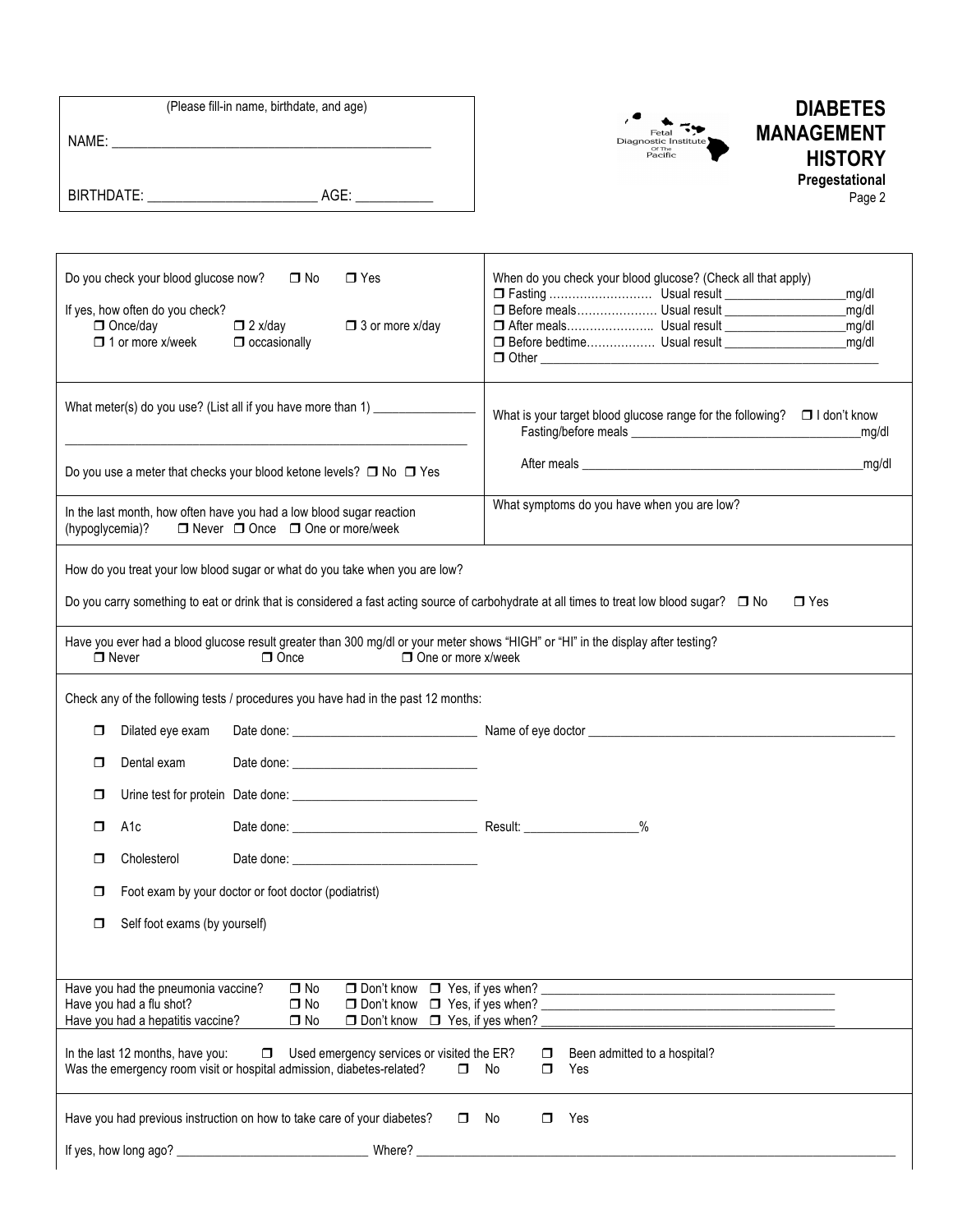| (Please fill-in name, birthdate, and age) |      |  |  |  |  |
|-------------------------------------------|------|--|--|--|--|
| NAME:                                     |      |  |  |  |  |
|                                           |      |  |  |  |  |
| BIRTHDATE:                                | AGE: |  |  |  |  |





Check each of the items below that apply to you.

- $\Box$  1. Do you have problems with sleeping which is not related to the discomforts of pregnancy? (such as insomnia, sleep apnea)
- $\Box$  2. Do you have a history of an eating disorder? (Such as anorexia, bulimia, binge eating)
- $\Box$  3. In the last 2 weeks, have you lost interest or pleasure in doing things?
- $\Box$  4. In the last 2 weeks, have you been feeling down, depressed, or hopeless?
- $\Box$  5. Do you have problems with anxiety, nervousness, or stress that has affected your ability to accomplish your everyday tasks or relate to other people?
- ! 6. Do you have problems in social, school, or work environments (such as decreased productivity, avoidance, withdrawal)?
- $\Box$  6. Do you have problems with relationships with other people (such as friends, people at school, people at work)?
- $\Box$  7. Do you have problems within your family (such as conflict, marital conflict, issues concerning the baby's father, disciplining children)?
- $\Box$  8. Do you have problems with financial issues (such as healthcare insurance, support for the baby, paying for infant supplies)?
- □ 9. Do you have problems with certain kinds of inappropriate or undesirable behaviors (such as aggression, over-activity, repeating behaviors you don't want to repeat)?
- $\Box$  10. Do you have problems with addictive behavior (such as drug or alcohol abuse, gambling, workaholic behavior)?

What was not helpful? \_\_\_\_\_\_\_\_\_\_\_\_\_\_\_\_\_\_\_\_\_\_\_\_\_\_\_\_\_\_\_\_\_\_\_\_\_\_\_\_\_\_\_\_\_\_\_\_\_\_\_\_\_\_\_\_\_\_\_\_\_\_\_\_\_\_\_\_\_\_\_\_\_\_\_

|                                                                                     |                          | $\Box$ 11. Did you want this pregnancy?                                                                                                                                                                                        | $\Box$    | No. | $\Box$ Yes |  |  |
|-------------------------------------------------------------------------------------|--------------------------|--------------------------------------------------------------------------------------------------------------------------------------------------------------------------------------------------------------------------------|-----------|-----|------------|--|--|
| $\Box$ 12. Have you ever been involved in therapy with a counselor or psychologist? |                          |                                                                                                                                                                                                                                | $\Box$ No |     | $\Box$ Yes |  |  |
|                                                                                     | If yes, $\triangleright$ | Reason? The contract of the contract of the contract of the contract of the contract of the contract of the contract of the contract of the contract of the contract of the contract of the contract of the contract of the co |           |     |            |  |  |
|                                                                                     |                          | When?                                                                                                                                                                                                                          |           |     |            |  |  |
|                                                                                     |                          | With whom?                                                                                                                                                                                                                     |           |     |            |  |  |
|                                                                                     |                          | What was helpful?                                                                                                                                                                                                              |           |     |            |  |  |

## **MOST IMPORTANT CONCERNS ABOUT DIABETES**

| ם ושטרום וסטטרו טטווטב וזורוט וואו וטטוו                                                                               |              |                      |                 |  |  |  |  |
|------------------------------------------------------------------------------------------------------------------------|--------------|----------------------|-----------------|--|--|--|--|
| Please state whether you agree, are neutral or disagree with the following statements by checking the appropriate box: |              |                      |                 |  |  |  |  |
| I feel good about my general health.                                                                                   | $\Box$ Agree | □ Neutral            | $\Box$ Disagree |  |  |  |  |
| My diabetes interferes with other aspects of my life.<br>$\bullet$                                                     | $\Box$ Agree | $\Box$ Neutral       | $\Box$ Disagree |  |  |  |  |
| I have some control over whether I get diabetes complications or not.<br>٠                                             | $\Box$ Agree | □ Neutral            | $\Box$ Disagree |  |  |  |  |
| I struggle with making changes in my life to care for my diabetes.                                                     | $\Box$ Agree | $\Box$ Neutral       | $\Box$ Disagree |  |  |  |  |
| My level of stress is:                                                                                                 | $\Box$ Low   | $\Box$ Moderate      | $\Box$ High     |  |  |  |  |
| How do you handle stress?                                                                                              |              |                      |                 |  |  |  |  |
|                                                                                                                        |              |                      |                 |  |  |  |  |
|                                                                                                                        |              |                      |                 |  |  |  |  |
| What concerns you most about your diabetes?                                                                            |              |                      |                 |  |  |  |  |
|                                                                                                                        |              |                      |                 |  |  |  |  |
|                                                                                                                        |              |                      |                 |  |  |  |  |
|                                                                                                                        |              |                      |                 |  |  |  |  |
| What is hardest for you in caring for your diabetes?                                                                   |              |                      |                 |  |  |  |  |
|                                                                                                                        |              |                      |                 |  |  |  |  |
|                                                                                                                        |              |                      |                 |  |  |  |  |
| What is it like for you living with diabetes?                                                                          |              |                      |                 |  |  |  |  |
|                                                                                                                        |              |                      |                 |  |  |  |  |
|                                                                                                                        |              |                      |                 |  |  |  |  |
|                                                                                                                        |              |                      |                 |  |  |  |  |
| From whom do you get support for your diabetes? (Check all that apply)                                                 |              |                      |                 |  |  |  |  |
| $\Box$ Health care providers<br>$\Box$ No one<br>□ Family □ Co-workers                                                 |              | $\Box$ Support group | $\Box$ Friends  |  |  |  |  |
| $\Box$ Other:                                                                                                          |              |                      |                 |  |  |  |  |
| Are there things that get in the way of your ability to manage your diabetes?                                          | $\Box$ No    | $\Box$ Yes           |                 |  |  |  |  |
| If yes, please explain:                                                                                                |              |                      |                 |  |  |  |  |
|                                                                                                                        |              |                      |                 |  |  |  |  |
|                                                                                                                        |              |                      |                 |  |  |  |  |